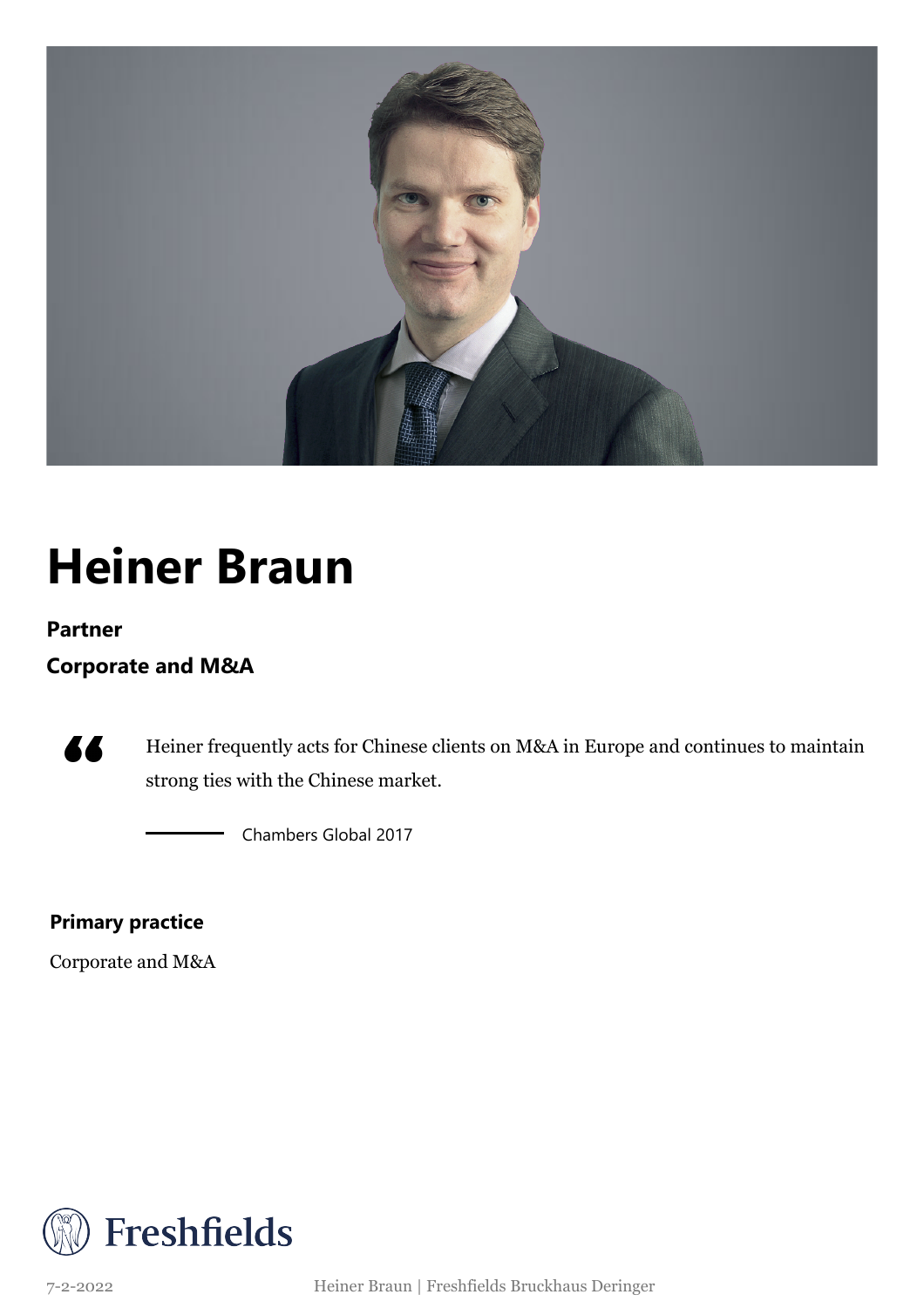# **About Heiner Braun**

### **Heiner sits in our global transactions practice**.

Heiner specialises in corporate and finance law, with a particular focus on M&As, private equity, public takeovers, securities and general corporate law.

Previously in China and Hong Kong for five years, where he served as managing partner of the firm's Shanghai office, Heiner has considerable experience working with both Asian and Western clients on outbound and inbound transactions.

Heiner is a fluent English, French and German speaker, and has conversational Mandarin Chinese.

### **Recent work**

- Advising KKR on the acquisition of a 40% stake in the Körber Supply Chain business from Körber AG
- Advising KKR on the public takeover of Axel Springer SE
- Advising KKR and Permira on the public takeover of ProSiebenSat.1 AG
- Advising KKR on its investment in BMG Rights Management
- Advising KKR and WILD on the sale of the WILD Flavors businesses to Archer Daniels Midland
- Advising KKR and WILD on the sale of the WILD Flavors businesses to Archer Daniels Midland
- Advising KKR and Goldman Sachs on the acquisition of the KION Group and on the subsequent
- Advising KKR and Goldman Sachs on the acquisition of the KION Group and on the subsequent exit
- Advising Partners Group, Caisse dépôt et placement du Québec and Ontario Teachers' Pension Plan on the acquisition of Techem from Macquarie
- Advising Partners Group on the acquisition of North Star Shipping
- Advising Goldman Sachs on its acquisition of Oikos Group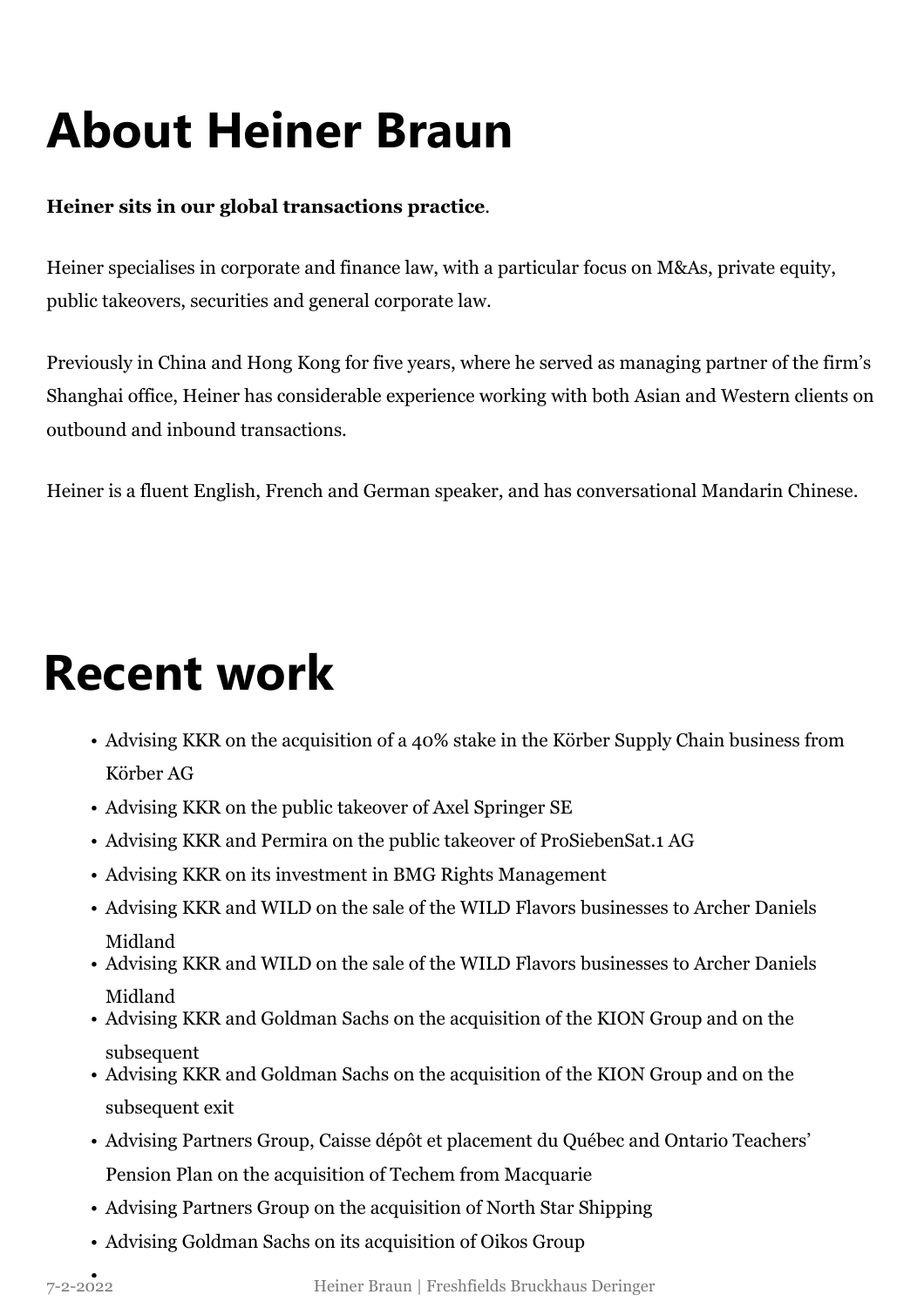- Advising Goldman Sachs Capital Partners and PAI Partners on the acquisition of building materials group Xella International from Haniel •
- Advising Centerbridge on its investment in auxmoney
- Advising OEP on the sale of Constantia Flexibles to Wendel
- Advising Permira on the public takeover of HUGO BOSS
- Advising LG Corporation and LG Electronics on the acquisition of ZKW
- Advising Temasek on the subscription of a stake in Bayer AG
- Advising Zhejiang Geely on the acquisition of a minority participation in Daimler AG
- Advising Zhejiang Geely on the acquisition of a stake in AB Volvo, the listed Swedish truck and bus maker, from Cevian Capital
- Advising Amadeus on the public takeover of i:FAO AG and on the subsequent de-listing offer
- Advising ChemChina on the acquisition of the KraussMaffei Group from Onex
- Advising Fresenius Helios on the acquisition of the Quironsalud Group from CVC
- Advising Kering on the public takeover of PUMA
- Advising PUMA on its separation from Kering

## **Qualifications**

#### **Education**

- Universities of Hamburg, Lausanne, Bonn and Dresden (doctor of law)
- New York University School of Law, US (LLM)

### **Professional qualifications**

• Qualified to practise in Hong Kong, New York and Germany